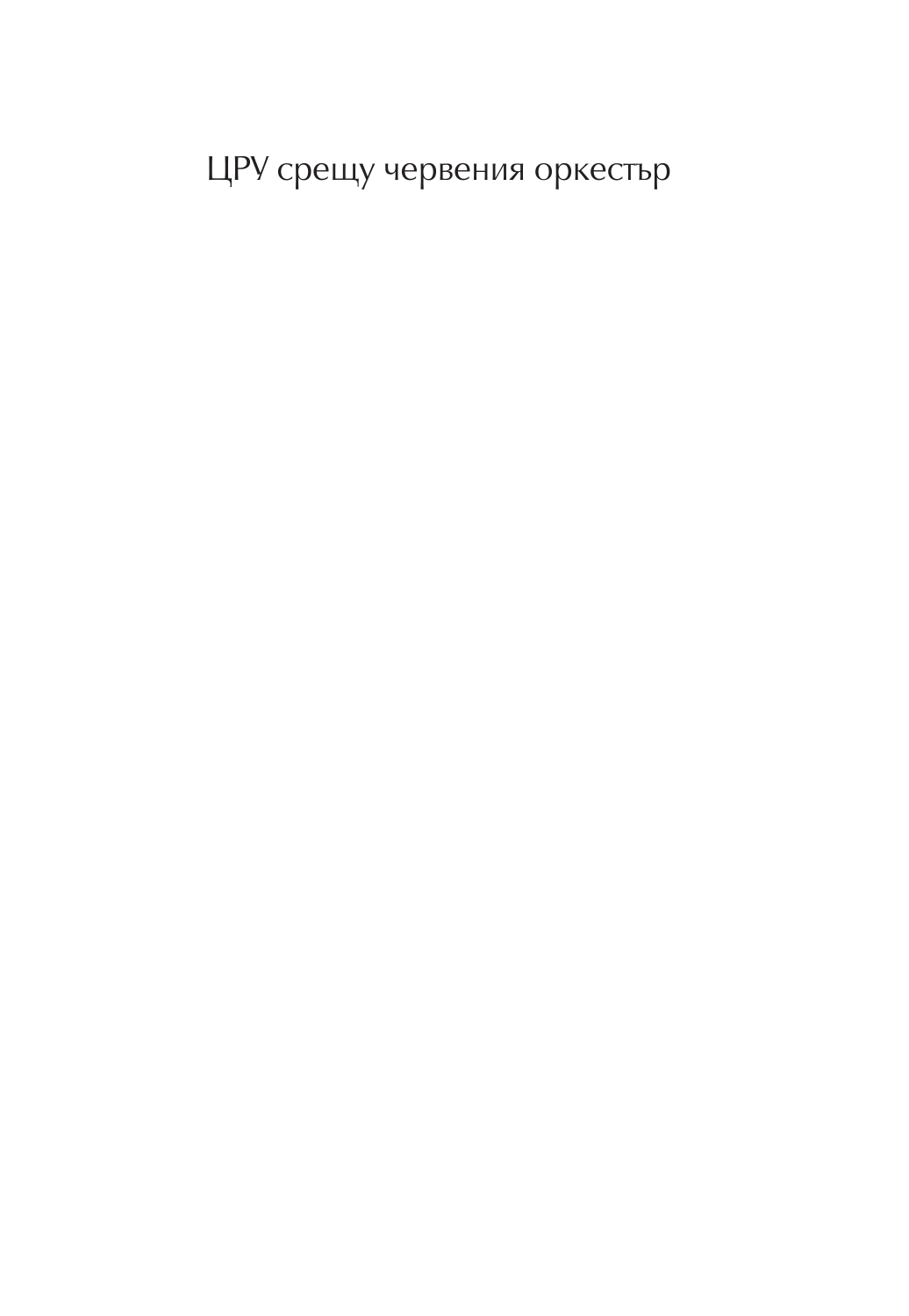**Frances Stonor Saunders** © **Who Paid the Piper The CIA and the Cultural Cold War**

© Милена Попова, превод, 2003 г. © Любомир Михайлов, художник, 2003 г. © Книгоиздателска къща "Труд", 2003 г.

ISBN 954-528-391-2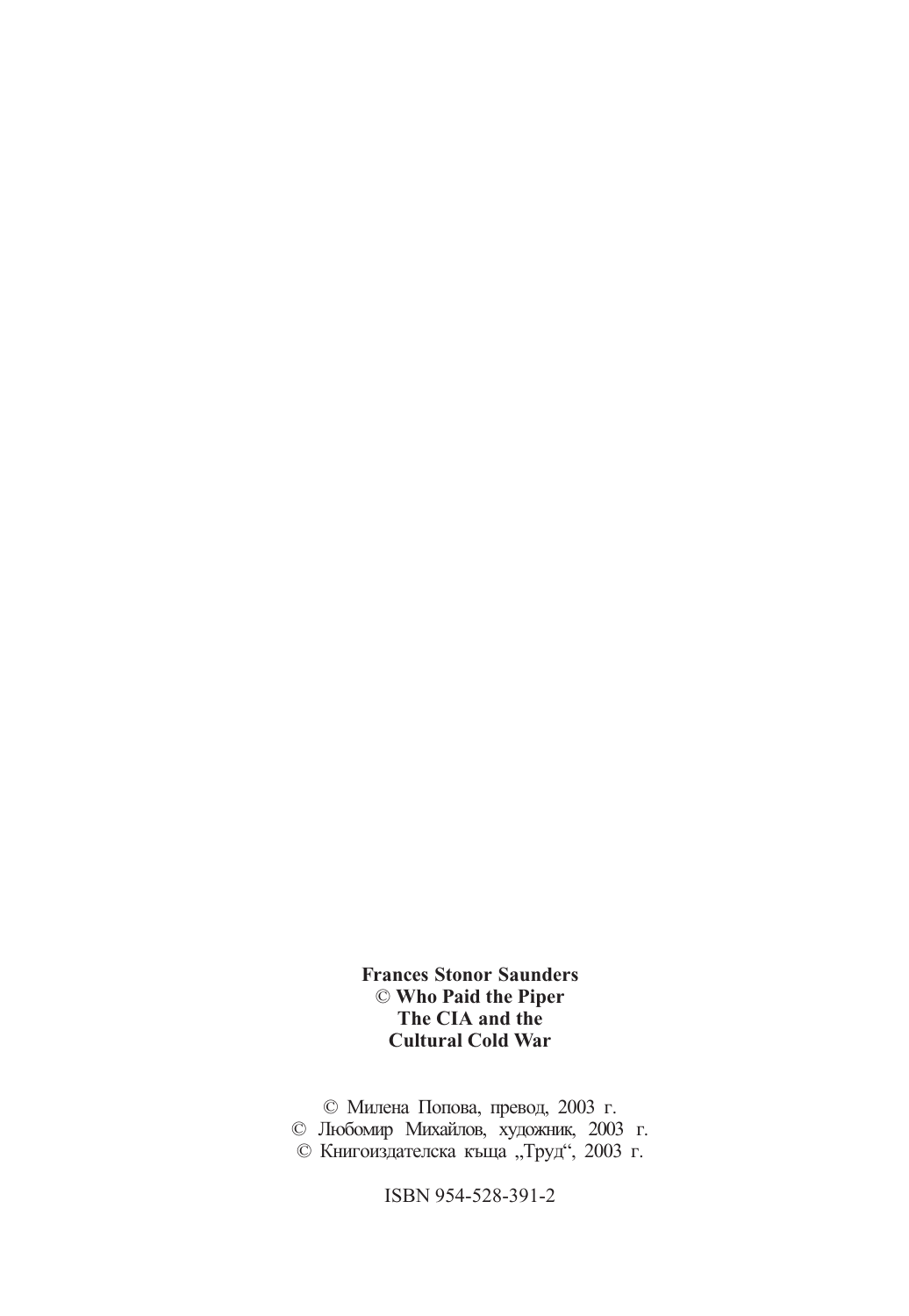Франсис Сондърс

## ЦРУ срещу червения **Оркестьр**

САЩ отделят огромни ресурси по време на Студената война за тайна програма в областта на културата, ръководена в голяма секретност от ЦРУ

Превод от английски Милена Попова



 $CO$  ФИЯ, 2003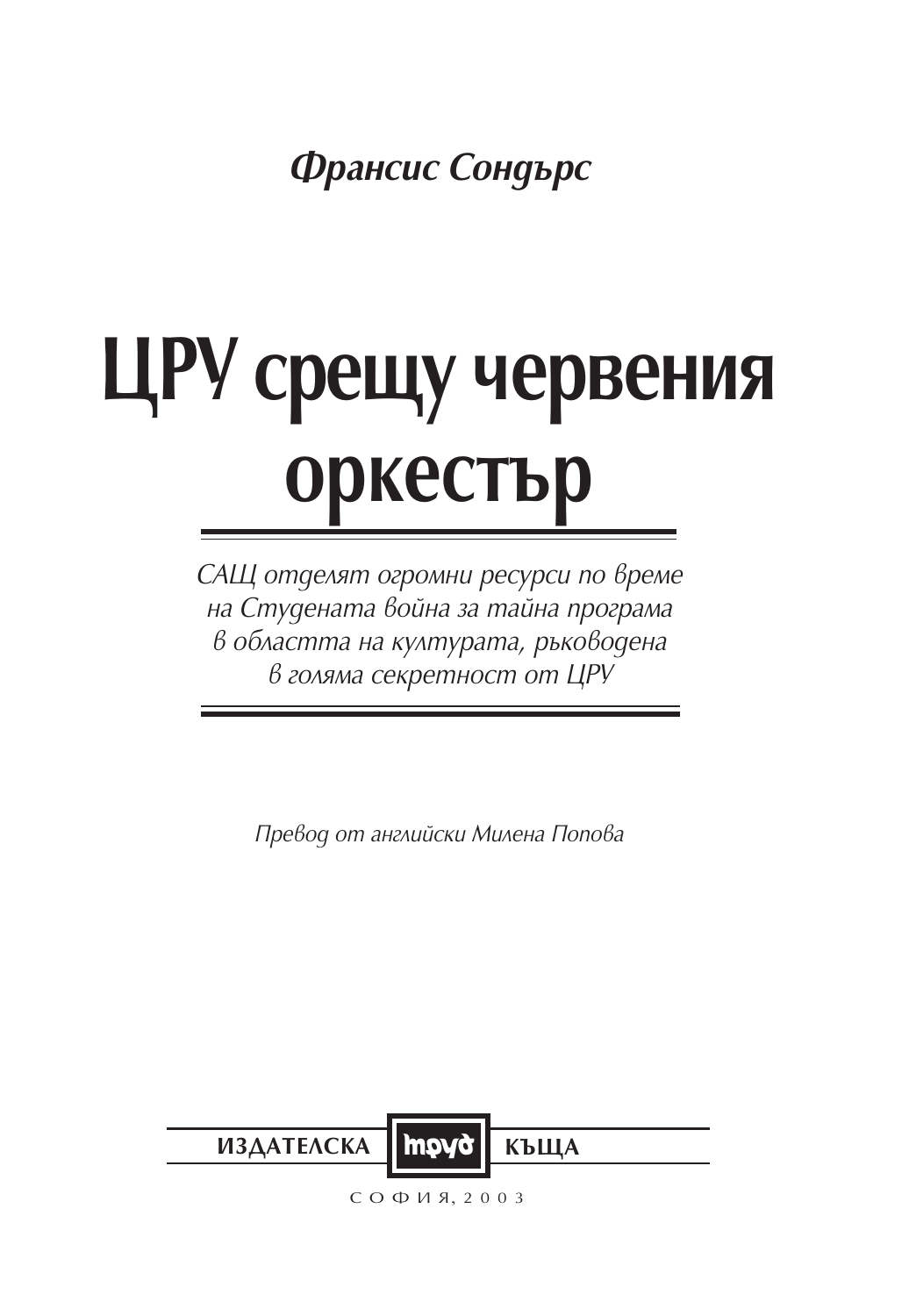"Каква случайност и съдба каква, преди смъртта да те е сполетяла, те водят? Тук с кого се озова?" попита. "На земята, в слънце цяла, в един пустинен дол се заблудих, преди да стигна възрастта си зряла."

Данте Алигиери\*

Знам, че е тайна, защото я шептят навред.

Уилям Конгрийв

<sup>\*</sup>Ад, Песен XV. С., Народна култура, 1975, прев. И. Иванов и Л. Любенов - бел. прев.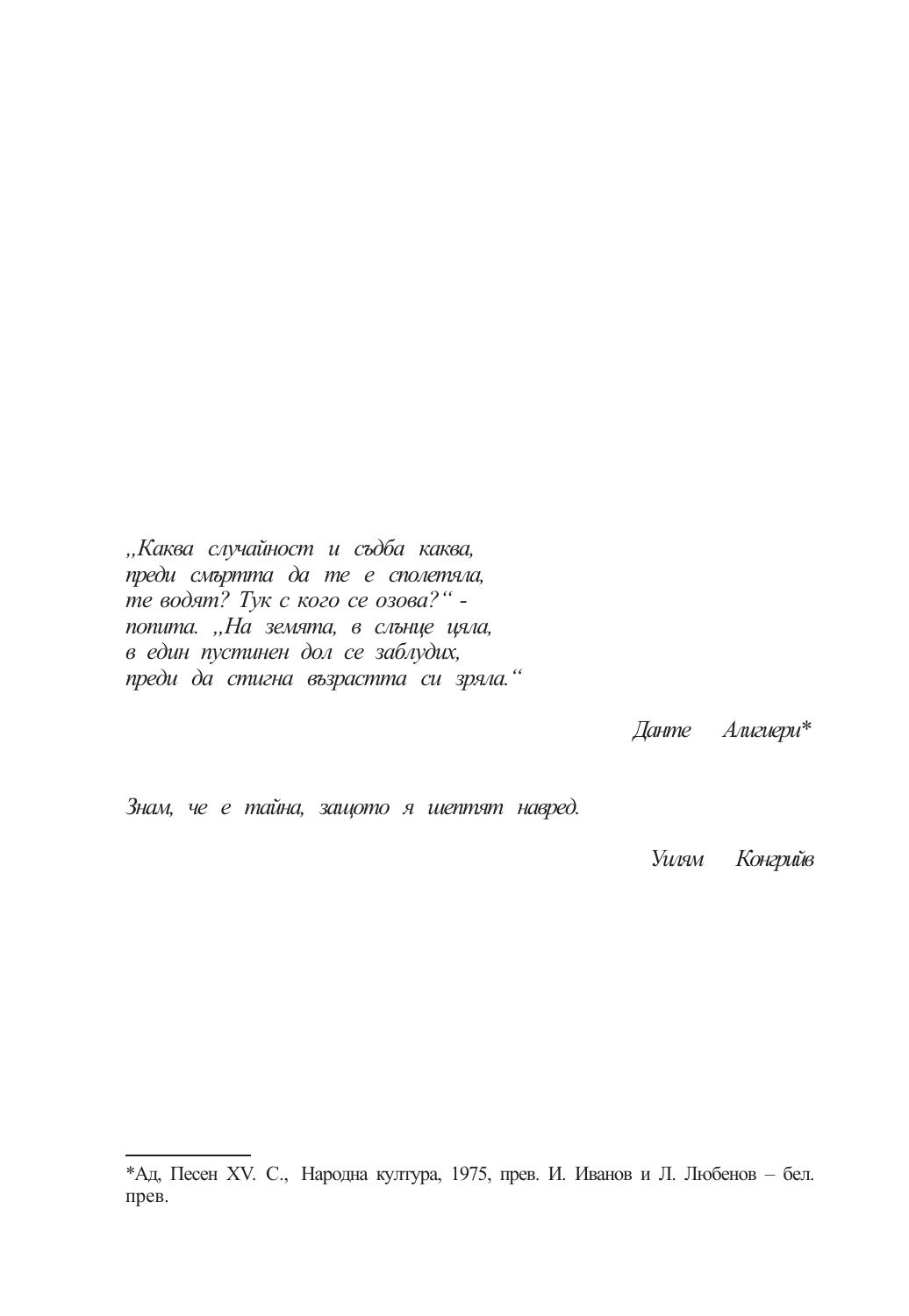## Благодарности

Писането на тази книга беше едно дълго скитане, по време на което мъкнех от място на място опротивелия си керван овехтели сандъци и папки. За любезността им да ме подслонят заедно с купищата архивна плячка и ла ми прелоставят възможност ла работя необезпокоявана бих искала да благодаря на Елизабет Картрайт-Хигнет, Франк Дабъл, Ник Хюър, Ърта Кит, Хърмайни Лабрън Джонсън, Клаудия и Марчело Салом. На Ан Пастернак Слейтър и Крейг Рейн дылжа особена благодарност за непрестанната им подкрепа и твърда вяра. С тяхна помощ се запознах с Бен Зоненберг в Ню Йорк и съм им залължена за това плодотворно и (от страна на Бен) ерудирано приятелство. Освен това Ан Пастернак Слейтър ме улесни много, като написа препоръчително писмо, което, освен че бе пълно с хвалебствия. следваще черновата ми с мистериозна точност. Помощта на Кармен Калил лойле в късен етап от писането на книгата, но бе неизчерпаем източник на вдъхновение заради пълната ѝ и безусловна увереност по времето, когато аз самата почти се бях обезверила. Джей Уайсбърг ми оказа неоценима помощ: още не съм срещнала друг специалист по история на киното с такава ерудиция и широта на познанията. Искам да изкажа благодарност и на хората, които станаха партньори в проект, минал не без злополучия, но продължиха по неравния път, запазвайки чувството си за хумор: на редактора ми Нийл Белтън, на агента ми Фелисити Рубинстайн, на всички в "Гранта букс", на коректорката Джейн Робъртсън, на Джереми Бъглър, Тони Каш, Тони Карю и Лорънс Симановиц. Няма да ми стигнат думите, за да изразя благодарността си към Мадона Бенджамин, Зоуи Хелър, Конрад Ройбер, Домитила Руфо, Роджър Торнам и Майкъл Уайлд за разбирането,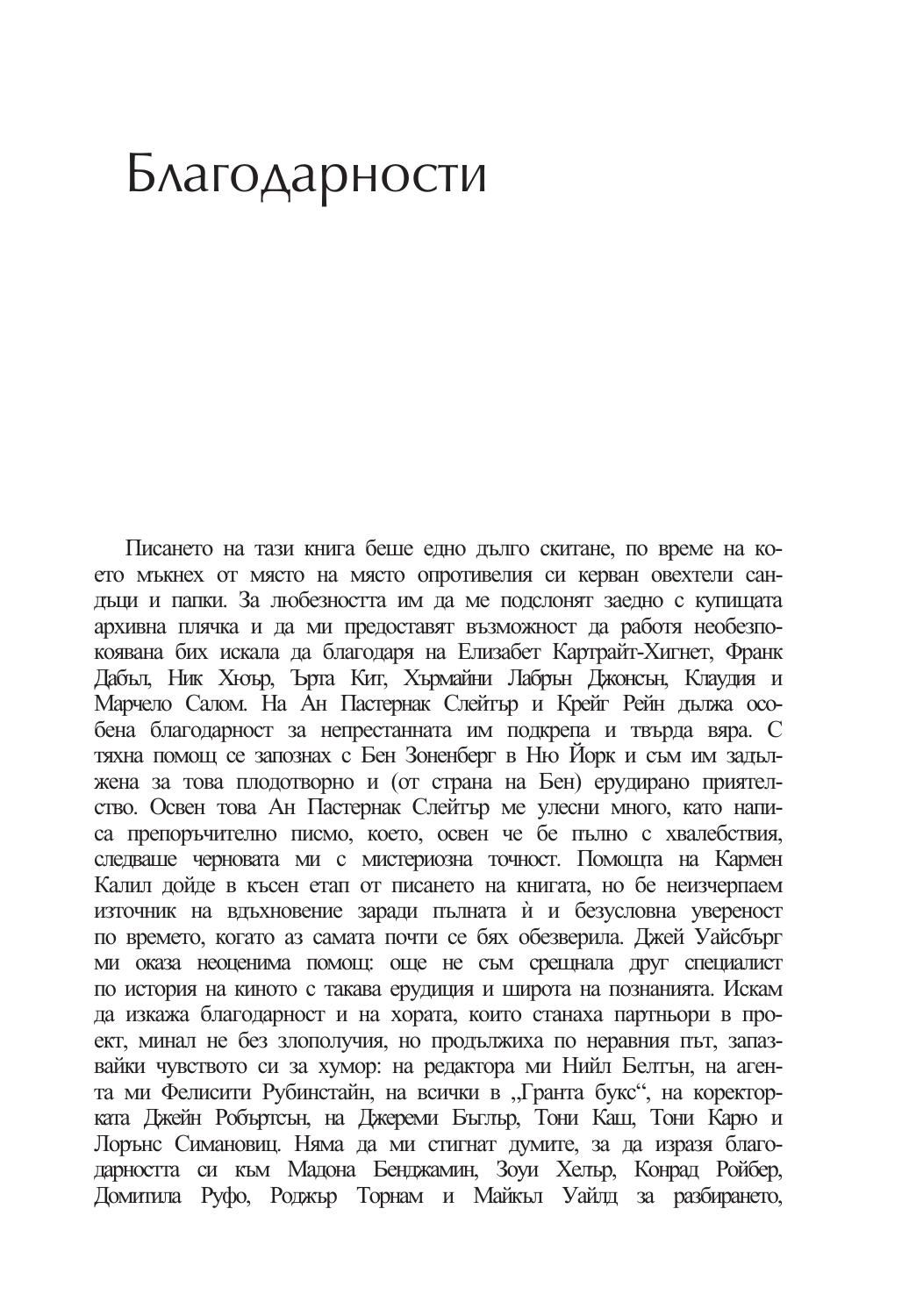приятелството и непоколебимото им търпение. Без майка ми Джулия Стонър и брат ми Александър Стонър Сондърс животът извън тази книга шеше да прилича на залънена улица. За куража, който ми вдъхват, за любовта и непрестанната подкрепа аз им отвръщам с неизразима благодарност и посвещавам на тях тази книга.

Когато започнах изследванията си върху Студената война в културата, силно се надявах да се възползвам от Закона за свободата на информацията в САШ. Истина е, че по силата на този закон бяха предоставени на изследователите множество засекретени досега правителствени документи и в резултат последните научни трудове за ФБР бяха много обогатени. Но съвсем друго е да получиш документация от ЦРУ. Първоначалното ми запитване до тях от 1992 г. още чака отговор. Следващата ми молба бе приета, макар да ме предупредиха, че общата цена за предоставянето на поисканите от мен архиви ще бъде около 30 000 долара. Но тъй като координаторът по информацията и секретността в ЦРУ ми обясни освен това, че шансът молбата ми да бъде обработена успешно на практика е нулев, нямаше какво толкова ла се тревожа. Законът за свободата на информацията е много хвален от британските историци, които наистина се сблъскват с лалеч по-големи трудности при проучването на документи, свързани с отбраната в тази област. Но прилагането му, поне по отношение на ЦРУ, е за окайване. В замяна на това съществува изобилие от локументи в частни сбирки. Американските алминистрации една след друга се разпростират в частния сектор. Особено в периода на Студената война американската външна политика се води съвместно от своеобразен консорциум от работеши на свободна практика квазиправителствени лица и институции. Но по ирония на съдбата именно тази балканизация, дори на тайни или на скрити операции, дава възможност те да се разглеждат подробно. Историята чака онези, които искат да хвърлят мрежата в океана от частни документи, пръснати в архиви из целите Съединени щати.

Естествено, авторът на всеки труд, който се опира най-вече върху подобен архивен материал, е задылжен на множеството архивари и библиотекари, които майсторски въвеждат, превеждат и извеждат изследователя от лабиринтите на своите сбирки. Тези хора са темелите, върху които се издига градежът на историята, но веднага трябва да добавя, че отговорността за каквито и да е структурни или архитектурни несъвършенства е изцяло на авторката. За помощта и съветите им благодаря на служителите на библиотека "Таминънт" в Ню Йорк, библиотека "Джоузеф Риджьнстийн" в Чикаго, библиотека "Дуайт Айзенхауер" в Абилин, на Националния архив във Вашинг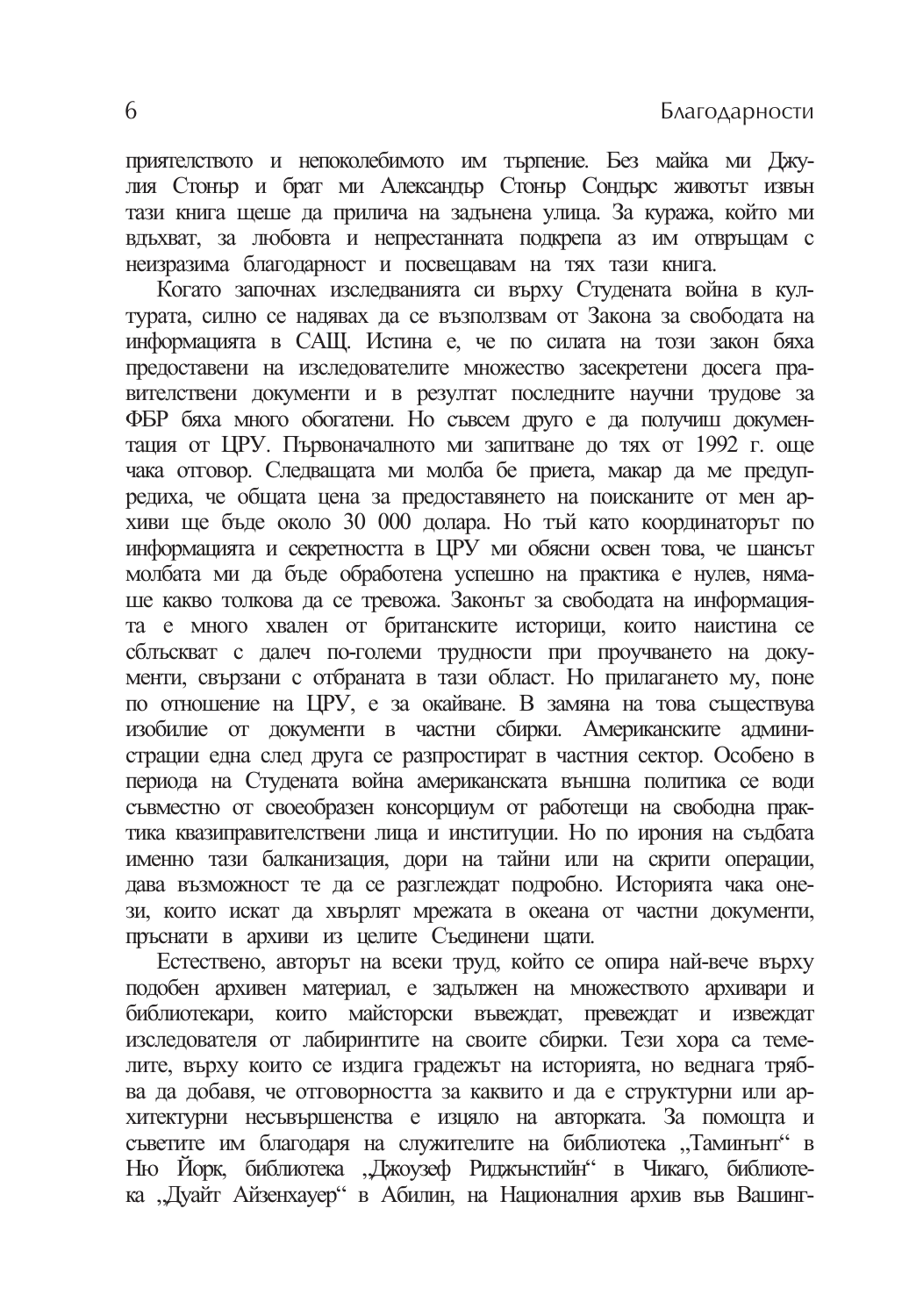тон, на библиотека "Бътлър" в Колумбийския университет, на центъра "Джордж Мийни" във Вашингтон, на Центъра за хуманитарни изслелвания Хари Рансьм" и библиотека Линлън Бейнс Лжонсън" в Остин, Тексас, на библиотека "Джон Ф. Кенеди" в Бостън, на библиотека Хари С. Труман" в Индипендънс. Бих искала да благодаря и на архиварите в Службата за обществена документация в Лондон и Университетската библиотека в Рединг.

Много хора се съгласиха да бъдат интервюирани за тази книга и откликнаха любезно и търпеливо на неколкократните ми посещения, обаждания по телефона, факсове и писма, за което бих искала да им благодаря. Особено съм признателна на Даяна Джоселсън, която не пестеше времето си и удостои тази книга с привилегията да се възползва от великолепната ѝ памет, постоянната (макар и не безкритична) подкрепа и снимки от частната ѝ колекция.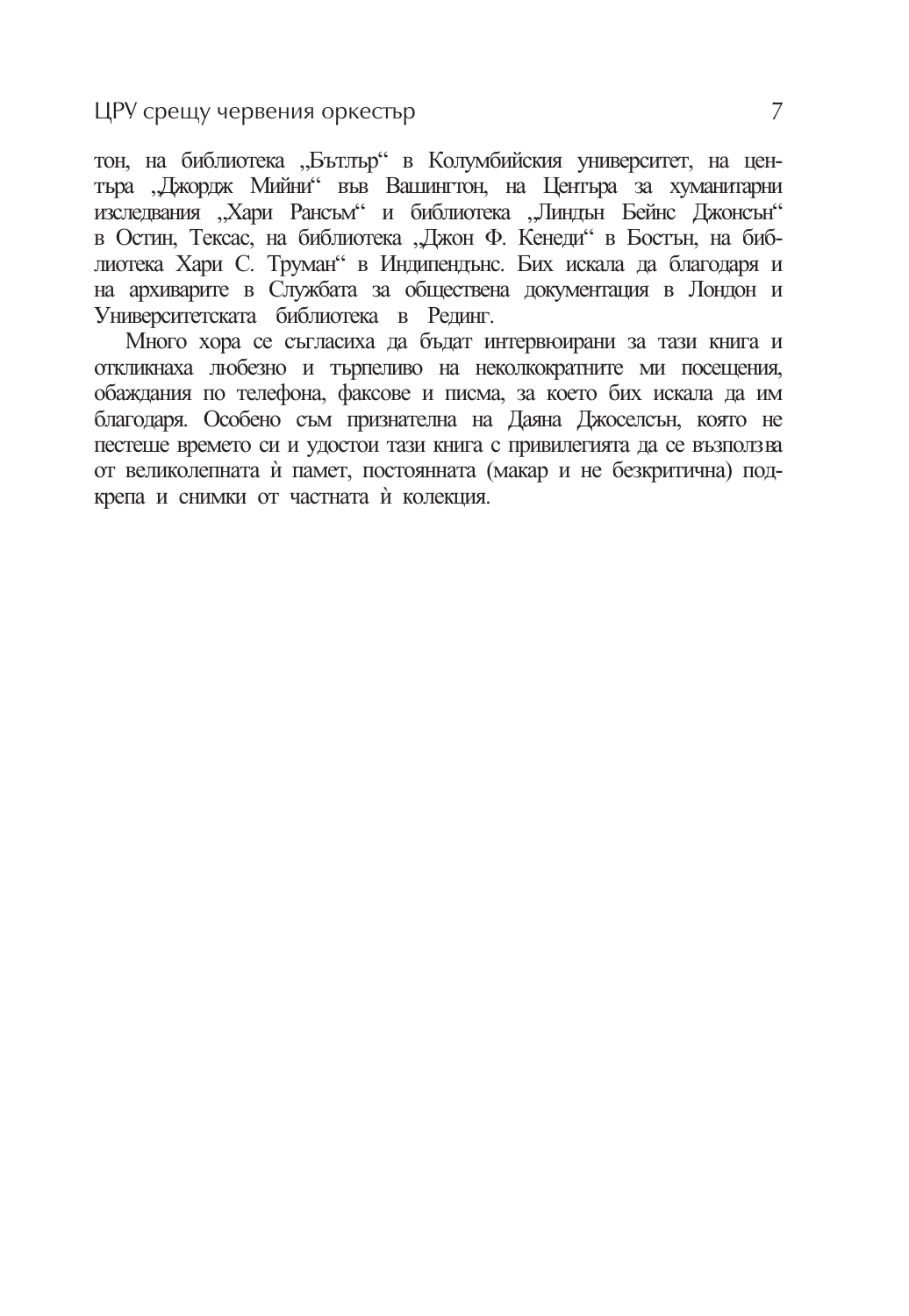## Увод

Можеш да правиш добра пропаганда само ако си даваш вид. че изобщо не я правиш.

Ричард Кросман

В разгара на Студената война правителството на САЩ отделя огромни ресурси за тайна програма за пропаганда в областта на културата в Западна Европа. Основна черта на тази програма е стремежът ла се прокара твърдението, че тя изобщо не съществува. Ръководи я в условия на голяма секретност шпионската организация на Шатите - Централното разузнавателно управление. Крайъгълен камък на тази тайна кампания е Конгресът за свобода в културата, начело на който от 1950 ло 1967 г. стои агентът на ПРУ Майкъл Лжоселсън. Не само продължителността, но и постиженията на конгреса са значителни. В разгара на дейността си Конгресът за свобода в културата има клонове в трийсет и пет държави, за него работят десетки хора, той издава повече от лвайсет елитни списания, организира изложби, разполага със служба за информация и пропаганда, свиква престижни межлународни конференции и награждава музиканти и художници с отличия и представления. Мисията му е да отклони интелитенцията в Западна Европа от пристрастието към марксизма и комунизма и да я насочи към светоглед, податлив към "американския курс".

Облягайки се на широка и много влиятелна мрежа от служители в разузнаването, политически стратези, корпоративната върхушка, както и на старите академични връзки от университетите от Айви лийг\*, от 1947 г. ЦРУ започва да гради "консорциум", чиято двойна задача е ла имунизира света срешу комунистическата зараза и ла улесни прокарването на интересите на американската външна политика в чужби-

<sup>\*</sup> Групата на осемте най-стари и уважавани университета в източната част на САЩ  $-$  бел. прев.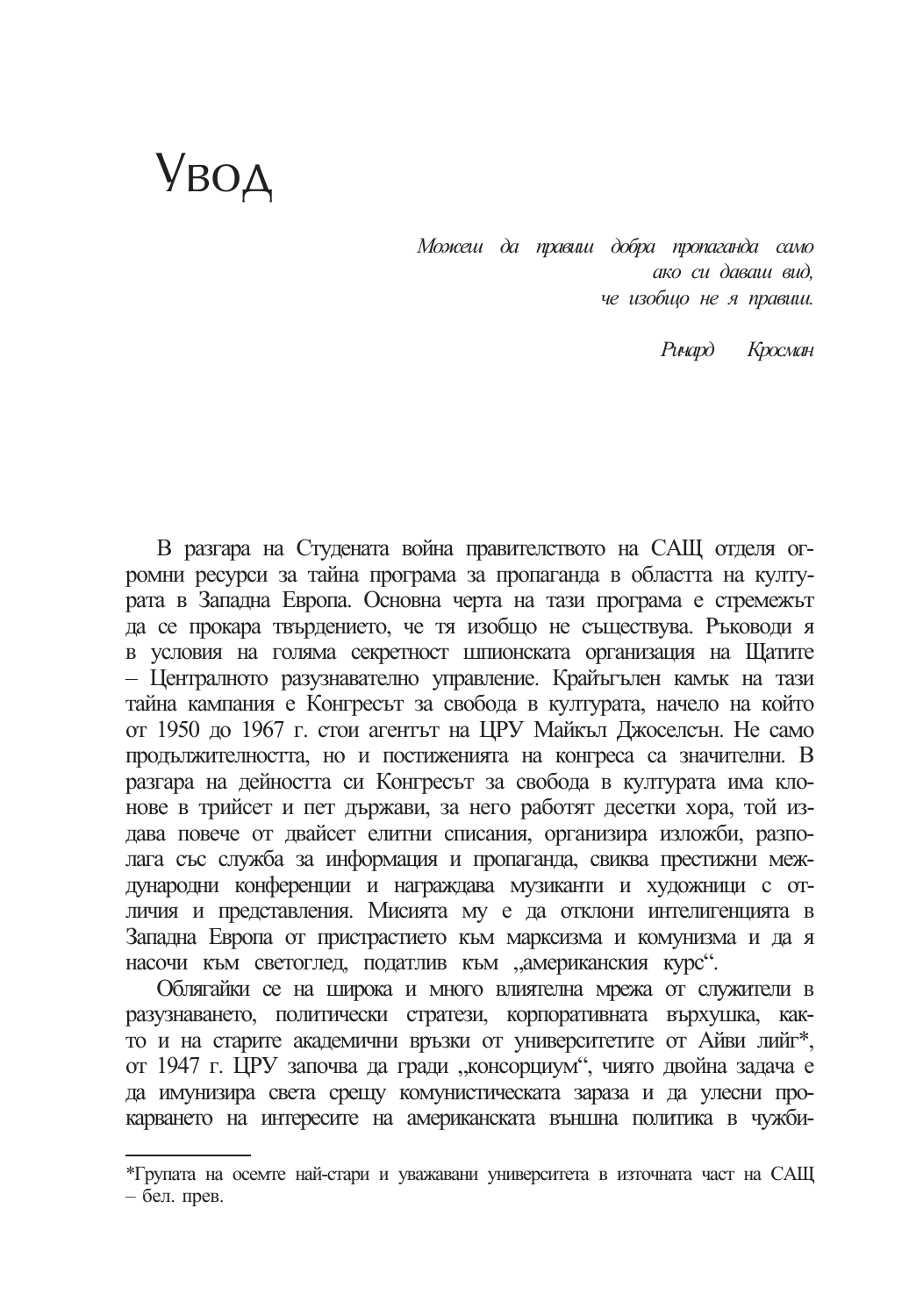на. В резултат забележително стройна мрежа от хора работят с ЦРУ за прокарването на една идея: светът се нуждае от рах Americana\*, нова епоха на просвешение, която ше бъле наречена Американския век.

Изграденият от ЦРУ консорциум, който се състои от хора, описани от Хенри Кисинджър като "аристокрация, посветила се в служба на тази нация заради принципи, които надхвърлят партийността", е скритото оръжие в американската Студена война, оръжие с широк обсег в областта на културата. По един или друг начин с това тайно начинание не са свързани имената на малцина писатели, поети, художници, историци, учени или критици в следвоенна Европа независимо дали им харесва или не, дали го знаят или не. Необезпокоявана и неразконспирирана близо двайсет години, американската шпионска върхушка разгръща таен и солидно финансиран фронт в областта на културата на Запад, за Запада, в името на свободата на изразяване. Дефинирайки Студената война като "битка за умовете на хората", консорциумът натрупва огромен арсенал в областта на културата: списания, книги, конференции, семинари, изложби, концерти, отличия.

В него членуват разнообразна група бивши раликали и леви интелектуалци, чиято вяра в марксизма и комунизма е разколебана от свидетелствата за сталинския тоталитаризъм. Породено от Розовото лесетилетие на трийсетте голини, с печал описано от Артър Кьостлер като "революция на духа, прекъсната в зародищ, провален Ренесанс, лъжлива зора в историята", тяхното разочарование е придружено от готовност да станат част от нов консенсус, да утвърдят един нов ред, който да замести изчерпаните сили на миналото. Традицията на радикалното несъгласие, според която интелектуалните се нагърбват да се съмняват в митовете, да поставят под въпрос привилегията на институцията и да смущават самодоволството на властта, секва в полза на "американското предложение". Подкрепяна и субсидирана от мощни институции, тази некомунистическа група се превръща в картел в интелектуалния живот на Запада, не по-различен от този, който доскоро е бил комунизмът (включвайки мнозина от същи-Te xopa).

"Дойде време... когато животът явно изгуби способността да се подрежда, казва Чарли Ситрин, повествователят в "Подаръкът на Хумболт" от Сол Белоу. Той трябваше да бъде подреждан. Интелектуалците сметнаха, че това е тяхна работа. Горе-долу от времето на Макиавели до наши дни това подреждане е един внушителен, събуж-

<sup>\*</sup>Американският мир (лат.), по аналогия с *рах Romana* – мир, наложен в рамките на Римската империя - бел. прев.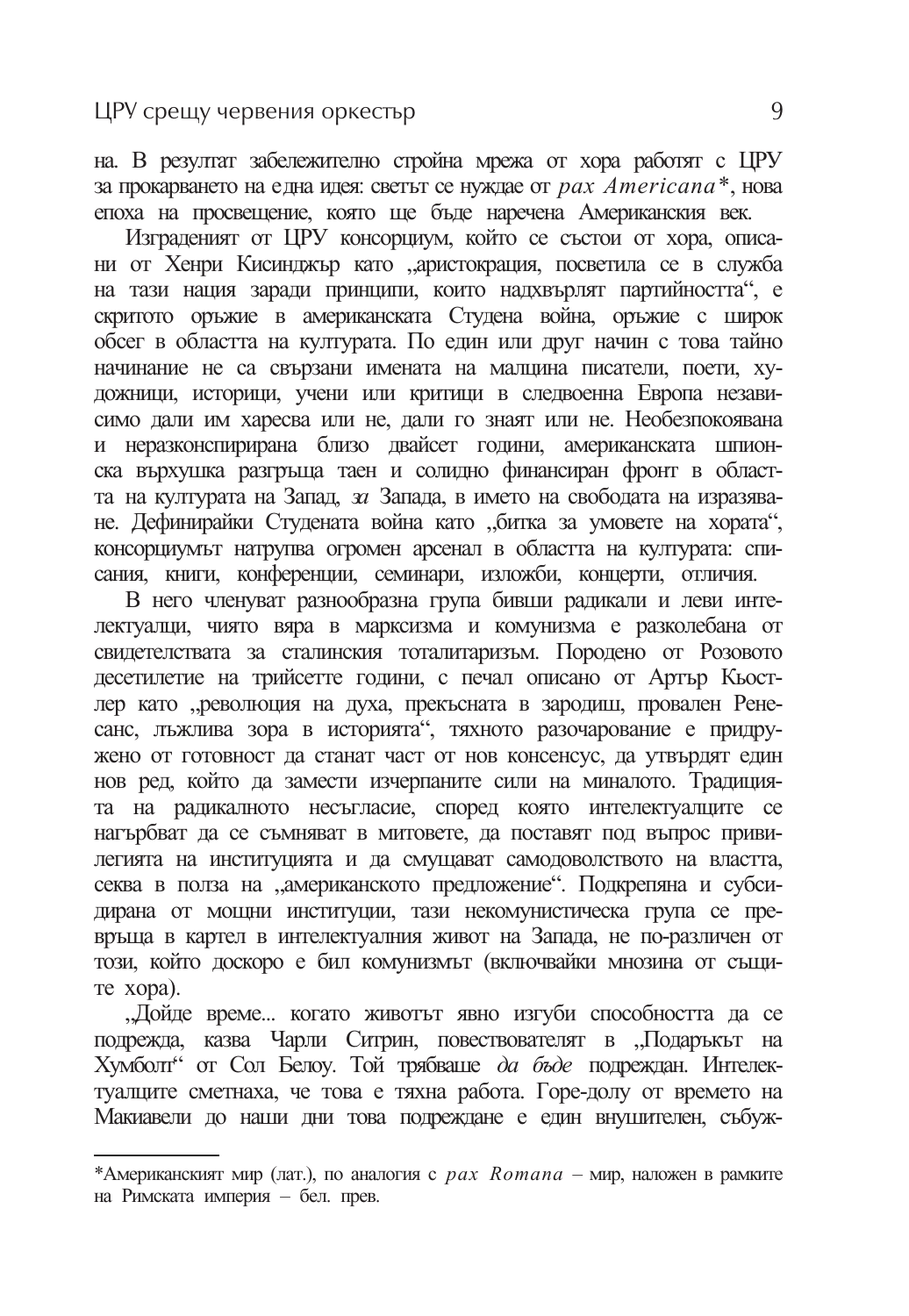дащ фалшиви надежди, подвеждащ катастрофален проект. Човек като Хумболт - вдъхновен, проницателен, смахнат - бе обзет от откритието, че човечеството, толкова голямо и безкрайно разнообразно, вече трябва да се ръководи от изключителни личности. Той е изключителна личност и следователно - подходящ кандидат за властта. Защо пък не?" Подобно на толкова много хумболтовци, интелектуалците, предадени от лъжливия идол на комунизма, се втренчват във възможността за съграждането на нов Ваймар, американски Ваймар. Ако правителството - и крилото му за тайни операции ЦРУ - е готово да помага в този проект - защо пък не?

Въвличането на бившите леви в едно начинание редом с ЦРУ не е така невероятно, колкото изглежда. Има интереси и убеждения, които наистина свързват управлението и интелектуалците, наети от него дори без те да знаят, за да се борят в американската Студена война. Влиянието на ЦРУ "невинаги или често е реакционно или зловредно, пише един от най-видните либерални историци на Америка Артър Шлезинджър. Опитът ми показва, че ръководителите му бяха политически просветени и изтънчени". Този възглед за ЦРУ като рай на либерализма играе ролята на мощен стимул за сътрудничество или поне за мълчаливо приемане на мита, че подбудите на ЦРУ са благородни. И все пак тази представа не се съвместява с репутацията на ЦРУ като грубо интервенционистичен и застрашително безотчетен инструмент в американската Студена война. Това е организацията, която направлява свалянето на министър-председателя Мосадък на Иран от власт през 1953 г., свалянето на правителството на Арбенс в Гватемала през 1954 г., катастрофалната операция в Залива на прасетата през 1961 г., печално известната операция "Феникс" във Виетнам. Тя шпионира десетки хиляди американци, тормози демократично избрани ръководители в чужбина, крои покушения, отрича пред Конгреса тези деяния и по този начин издига изкуството на лъжата до нови висоти. Но чрез какво странно преображение ЦРУ успява да се представи пред почтени интелектуалци, като Артър Шлезинджър, като златен съсъд на скъпоценния либерализъм?

Степента, до която шпионската вырхушка на САЩ прониква в културата на западните си съюзници, действайки като прикрит проводник на разнообразна творческа дейност, местейки интелектуалците и творбите им като шахматни фигурки в Голямата игра, остава едно от най-интересните наследства на Студената война. Защитата на опекуните на този период, основаваща се на твърдението, че значителните финансови вложения на ЦРУ не са обвързани с "дърпане на конци", тепърва трябва да бъде сериозно оборена. Интелектуалните кръгове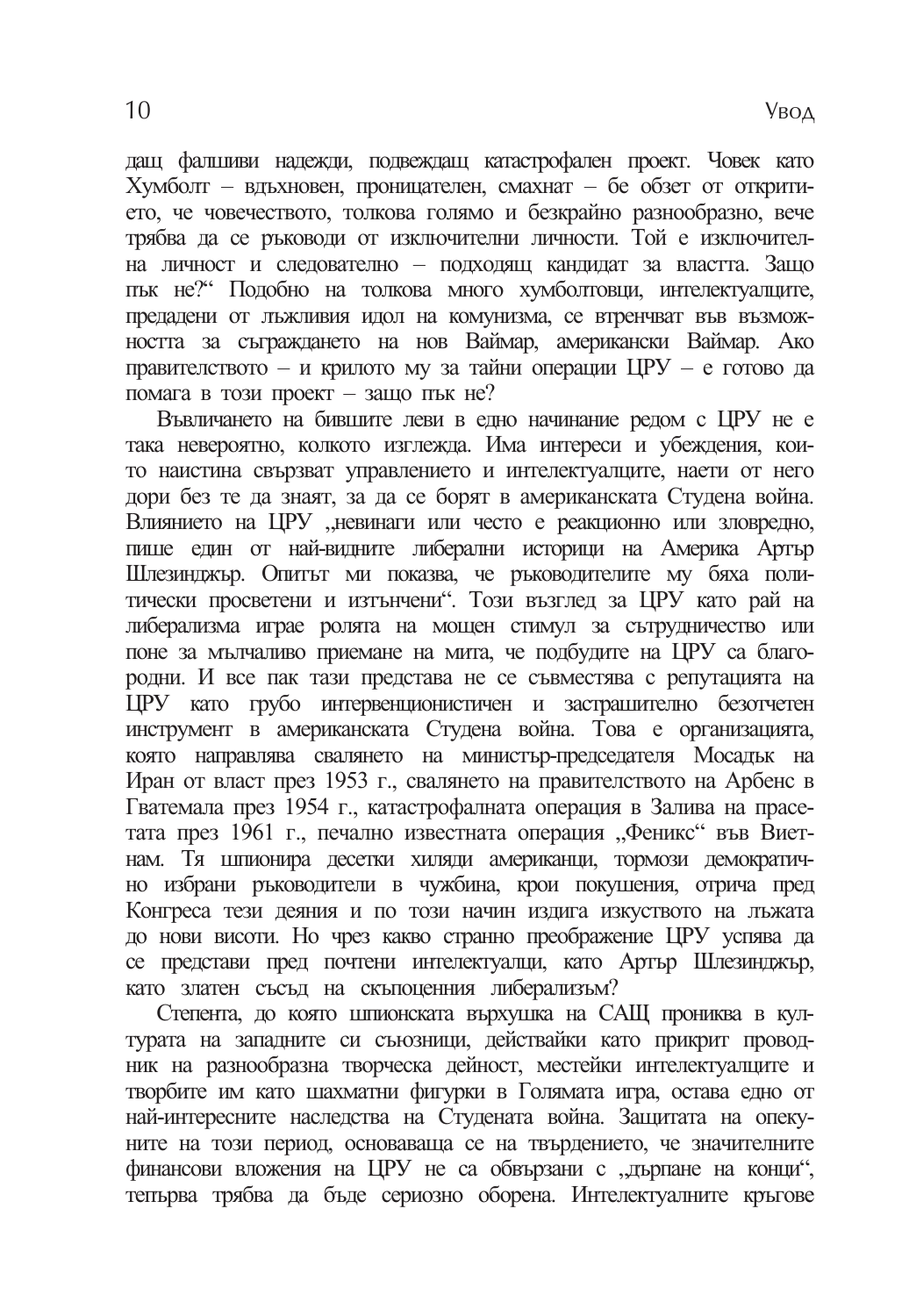в Америка и Западна Европа с готовност продължават да приемат за истина, че ЦРУ просто е искало да разшири възможностите за своболно и демократично изразяване в културната област. ..Ние само помагахме на хората да казват това, което така или иначе шяха да кажат, гласи по-нататък тази линия на защита на "свободата на действието". Ако бенефициантите на ЦРУ не са знаели това, продължава защитата, и ако вследствие на това поведението им не се е променило, значи не е възможно ла е било възлействано на независимостта на критическото им мислене."

Но официалните документи, свързани със Студената война в културата, системно разклащат основите на този мит за алтруизма. От личностите и институциите, субсидирани от ЦРУ, се очаква да участват в широка кампания за убеждаване, в пропагандна война, в която определението за "пропаганда" е "всеки организиран опит или действие да се разпространява информация или дадена доктрина посредством новини, специфични твърдения или възвания, предназначени да повлияят на мислите и действията на дадена група"<sup>1</sup>. Жизненоважен елемент в тези усилия е "психологическата война", която се дефинира като "планирано използване на пропаганда и невоенни лействия от лалена нация, излагации илеи и информация, чиято залача е ла повлияят на мнението, нагласите, чувствата и повелението на групи чужденци, така че да се подпомага постигането на националните цели". А "най-ефективният вид пропаганда" е този, при който "обектът върви в желаната от вас посока по причини, които смята за свои "<sup>2</sup>. Безполезно е да се разискват тези определения. Те са пръснати из правителствените локументи, *donnees*<sup>\*</sup> за американската следвоенна дипломация в културата.

Явно ЦРУ маскира капиталовложението си, защото предполага, че ще му бъдат отказани ласкателствата, ако ги предложи открито. Каква свобода може да се постигне с подобна измама? В дневния ред на Съветския съюз не влиза свобода от никакъв вид, там писателите и интелигентите, които не са изпратени в лагери, са впримчени в служба на държавните интереси. Наистина ли е оправдано да се приеме, че принципите на западната демокрация не могат да се възродят в следвоенна Европа според някакъв вътрешен механизъм? Защо не се приема, че демокрацията може да е по-сложна, отколкото подсказва възхваляваният американски либерализъм? До каква степен е при-

<sup>1</sup> Директива на Съвета за национална сигурност, 10 юли 1950 г.

<sup>&</sup>lt;sup>2</sup>Пак там (к. м.).

<sup>\*</sup>Свеления (фр.) - бел. прев.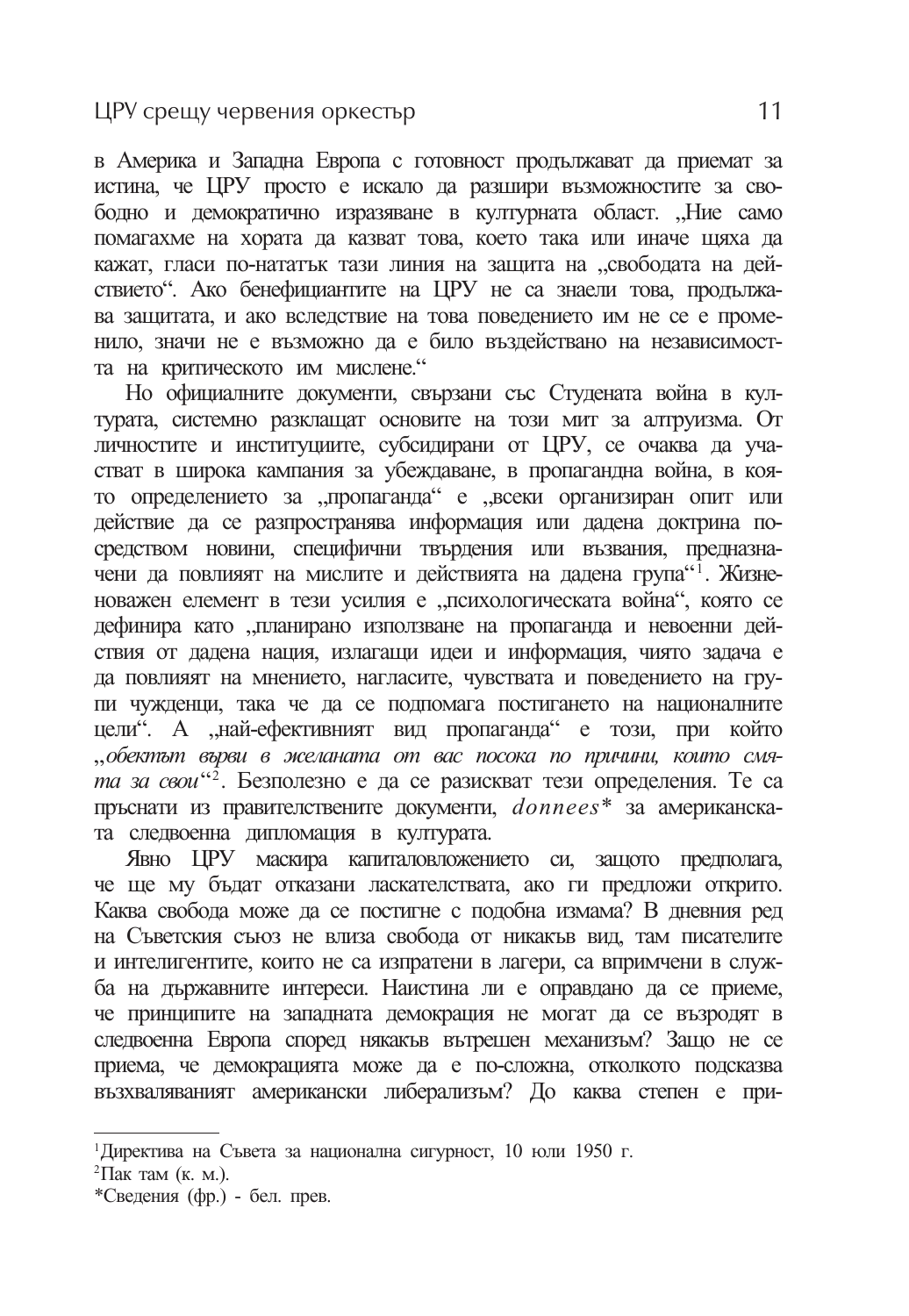емливо друга държава да се намесва тайно във фундаменталния процес на органичното интелектуално развитие, на свободната дискусия, в безпрепятствения поток на илеи? Дали така няма риск ла породи вместо свобода своеобразна не-свобода, при която хората мислят, че действат свободно, докато всъщност зависят от сили, над които нямат впаст?

Включването на ЦРУ във войната в културата повдига и други тревожни выпоси. Дали финансовата помощ деформира процеса на популяризиране на интелектуалците и на идеите им? Дали хората не се избират по-скоро зарали позицията им, а не толкова зарали интелектуалните им постойнства? Какво има прелвил Артър Кьостлер, когато иронизира "международния академичен кръг на момичетата на повикване" по конференциите и симпозиумите? Дали репутацията се гарантира и нараства чрез членството в културния консорциум на ЦРУ? Колко от писателите и мислителите, които се слобиват с международна публика за идеите си, всъщност са второразредни творци, ефимерни публицисти, чиито произведения са обречени да гният в сутерените на второкласни книжарници?

През 1966 г. в "Ню Йорк таймс" излиза поредица от статии, които разкриват широкомашабни тайни лействия, прелприети от американската разузнавателна общност. Когато разказите за опити за убийства (в повечето случаи зле скалъпени) и политически покушения засипват първите страници, в очите на хората ЦРУ се превръща в слон единак, който с гръм и трясък минава през дебрите на международната политика, без да бъде възпрян от каквото и да е съзнание за отговорност. Сред по-драматичните разкрития за разузнавателните служби се появяват подробности за това, как американското правителство е гледало към културните брамини на Запад, за да придаде интелектуална тежест на действията си.

Предположението, че мнозина интелитенти са били вдъхновени по-скоро от заповедите на американските политици, отколкото от независимите си собствени норми, поражда ШИРОКО ВЪЗМУЩЕНИЕ. Нравственият авторитет, на който се радва интелигенцията в разгара на Студената война, сериозно е подкопан и често става прицел на подигравки. "Консенсокрацията" се разпада, центърът не може да служи за опора, затова самият разказ става фрагментиран, частичен, изменя се - понякога до невероятна степен - от сили вляво и вдясно, които искат да извъртят дадени истини в своя изгода. По ирония на съдбата обстоятелствата, които правят възможни разкритията, допринасят за замъгляването на действителното им значение. Във време, когато маниакалната антикомунистическа кампания във Виетнам